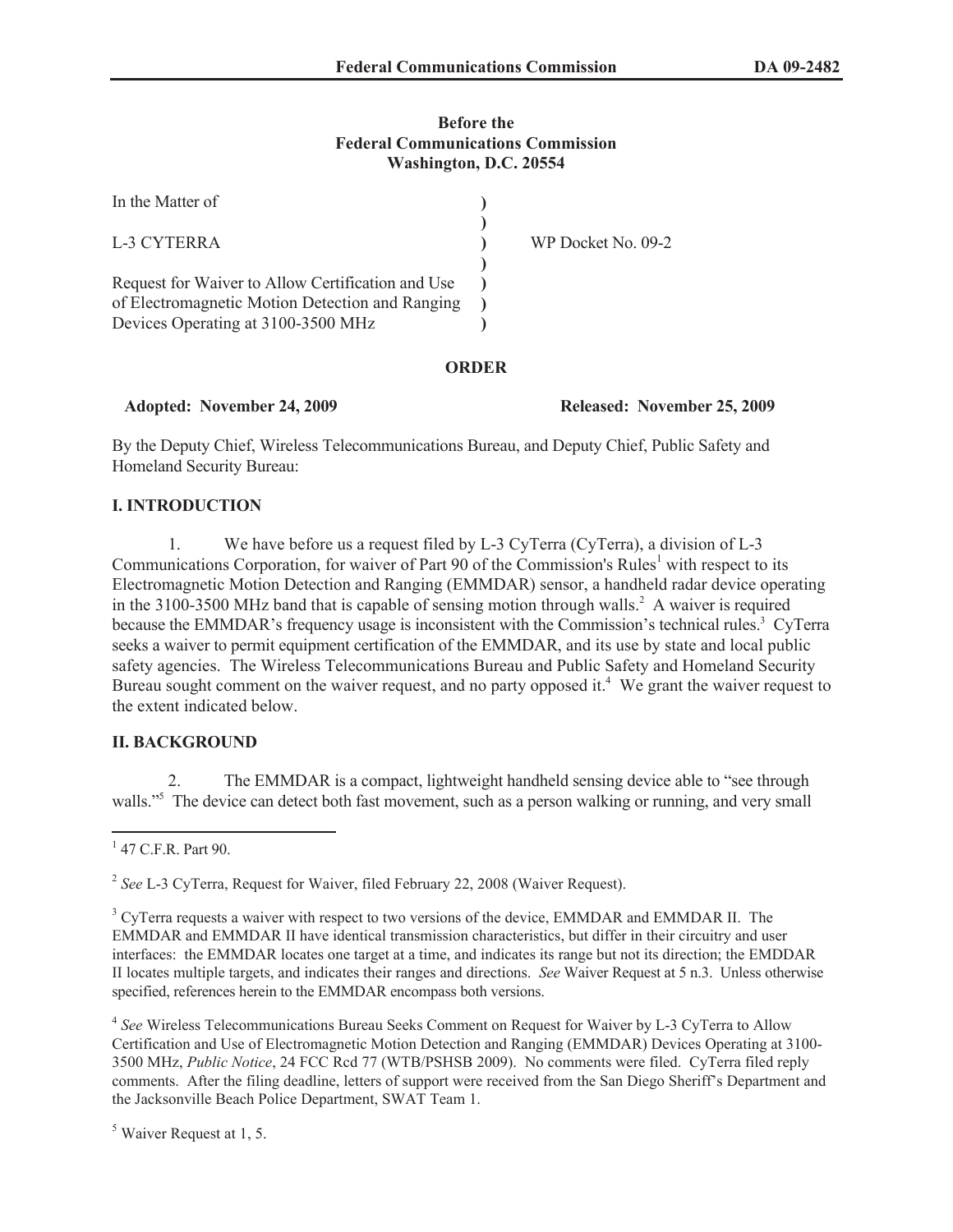movement, such as the breathing of a restrained or unconscious victim or the slight sway of a person trying to stand still.<sup>6</sup> Possible applications include locating hostile persons or hostages prior to a forced entry, locating unconscious or captive persons, and scanning walls and large vehicles to locate missing or escaped prisoners.<sup>7</sup> The EMMDAR can accurately locate moving targets in one second, and immobile (breathing) targets in less than three seconds.<sup>8</sup> While users may activate the device for longer than that in order to increase their confidence in the result, the device cannot be locked on, and automatically shuts off after one minute.<sup>9</sup> CyTerra asserts that EMMDAR will be operated infrequently, for short periods, and rarely (if ever) at the same place twice.<sup>10</sup>

3. The 3100-3500 MHz band is allocated to the Federal Government Radiolocation service on a primary basis, and to non-Federal radiolocation on a secondary basis.<sup>11</sup> In addition, the 3100-3300 MHz band is allocated to Federal and non-Federal Earth exploration-satellite and space research on a secondary basis; and the 3300-3500 MHz band is allocated to the amateur service on a secondary basis.<sup>12</sup>

4. While the 3100-3500 MHz band is allocated for radiolocation, CyTerra requests a waiver because the EMMDAR does not operate like a normal radar device. Specifically, rather than operating on a single frequency like most radars, the EMMDAR steps through two hundred frequencies, spaced two megahertz apart from 3101 MHz to 3499 MHz, one at a time.<sup>13</sup> It transmits on one frequency for 75 microseconds with a peak instantaneous power of 31.6 milliwatts, followed by a 17.5-microsecond "off time" between frequency steps.<sup>14</sup> The complete cycle repeats every 18.5 milliseconds, resulting in a duty cycle for each frequency of 0.41%.<sup>15</sup>

5. CyTerra states that increasing the number and spacing of frequency steps greatly improves the reliability and precision of target location.<sup>16</sup> It states that the need for multiple, well-spaced frequencies precludes unlicensed operation in the Part 15 902-928 MHz or 2.4 GHz bands because there are not enough frequencies in those bands, and that the 5.8 GHz unlicensed band is unworkable due to insufficient propagation and building penetration.<sup>17</sup>

6. CyTerra proposes several conditions on the waiver to minimize potential interference.

8 *Id.* at 2, 5, 10.

9 *Id.* at 2, 10, 15.

<sup>10</sup> *Id.* at 3, 10.

<sup>11</sup> *See* 47 C.F.R. § 2.106; *see also* 47 C.F.R. § 90.103(b).

<sup>12</sup> *See* 47 C.F.R. § 2.106; *see also* 47 C.F.R. § 97.303(*l*)(2).

<sup>13</sup> *See* Waiver Request at 2, 7.

<sup>14</sup> *Id.*

<sup>15</sup> *Id.*

<sup>16</sup> *Id.* at 2, 8.

<sup>17</sup> *Id.* at 8-9.

<sup>6</sup> *Id.* at 5.

 $<sup>7</sup>$  *Id.* at 2, 5-6. CyTerra asserts that the EMMDAR's capabilities will greatly increase the probabilities for survival of</sup> hostages, victims, and rescuers. *Id.* at 5-6.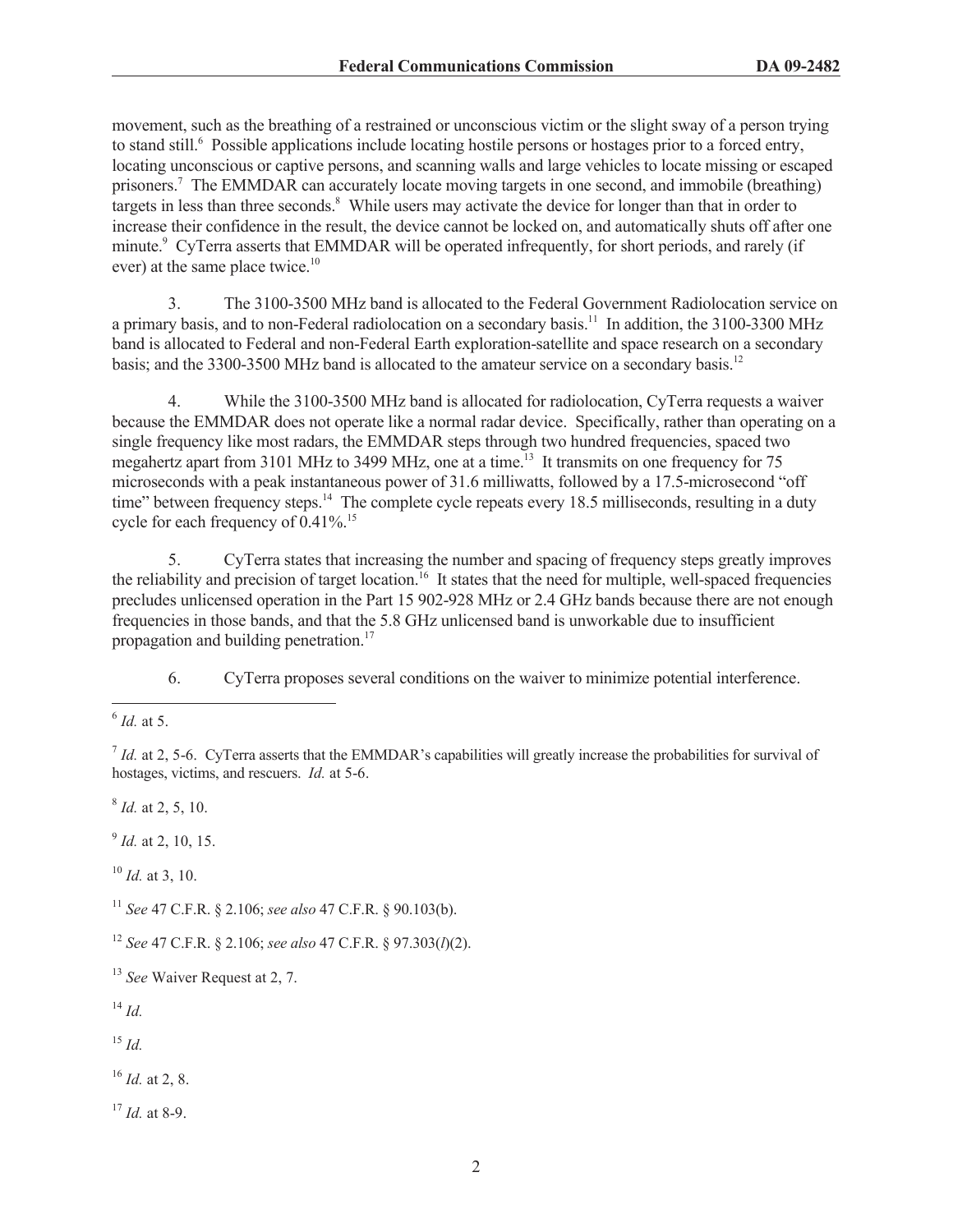Specifically, it proposes limiting eligibility to state and local police and firefighters; limiting use to actual emergencies involving threats to safety of life, and necessary training; prohibiting use outdoors above ground level or on fixed outdoor infrastructure; and limiting the number of units to be sold to 5,000 during the first year following equipment approval, and 10,000 during the second year.<sup>18</sup> It also proposes coordinating applications for use within specified distances of particular sites like radio astronomy telescopes, if necessary.<sup>19</sup> CyTerra asserts that these conditions, coupled with the EMMDAR's technical and operational characteristics, make it unlikely that the device will cause interference to other users.<sup>20</sup>

#### **III. DISCUSSION**

7. Section 1.925 of the Commission's Rules provides that we may grant a waiver if it is shown that (a) the underlying purpose of the rule(s) would not be served or would be frustrated by application to the instant case, and grant of the requested waiver would be in the public interest; or (b) in light of unique or unusual circumstances, application of the rule(s) would be inequitable, unduly burdensome, or contrary to the public interest, or the applicant has no reasonable alternative.<sup>21</sup> For the reasons set forth below, we conclude that grant of the requested waiver is warranted.

8. CyTerra states that the EMMDAR's low power, low duty cycle, and sparse deployment eliminate any realistic likelihood of harmful interference to other users. The EMMDAR's peak instantaneous power is substantially below the power limits for non-Federal radiolocation in the 3300-3500 MHz band.<sup>22</sup> As CyTerra notes, secondary amateur operations in the 3300-3500 MHz band also operate with much higher power than the EMMDAR<sup>23</sup> without causing harmful interference to other users.<sup>24</sup> Similarly, given the difference between amateur power levels and the EMMDAR's low power, interference to amateur operations appears to be equally unlikely.<sup>25</sup> We agree that these factors considerably reduce the potential for interference to other users.

9. As proposed by CyTerra, we will limit eligibility to state and local police and firefighters; and limit use to actual emergencies involving threats to safety of life, and necessary training. We also adopt CyTerra's proposal to limit the number of units to be sold to 5,000 during the first year following equipment approval, and 10,000 during the second year (with no limit in subsequent years). Because the device will be used in emergency situations, we do not believe it is practical to limit outdoor use to ground level; however, we prohibit the device from being mounted on a fixed outdoor infrastructure, as this would increase the interference potential of the device.

<sup>19</sup> *Id.* at 4, 13, 16. We note that note US342 to the Table of Allocations states that "all practicable steps shall be taken to protect the radio astronomy service from harmful interference" in specified bands, including 3260-3267 MHz, 3332-3339 MHz, and 3345.8-3352.5 MHz. *See* 47 C.F.R. § 2.106 n.US342.

<sup>20</sup> *See* Waiver Request at 3, 13, 15.

<sup>21</sup> 47 C.F.R. § 1.925(b)(3); *see also* WAIT Radio v FCC, 418 F.2d 1153, 1159 (D.C. Cir. 1969).

<sup>22</sup> *See* 47 C.F.R. § 90.103(c)(13) (permitting five watts peak power into the antenna). The power limit for non-Federal radiolocation in the 3100-3300 MHz band is determined on a case-by-case basis. *See* 47 C.F.R.  $§ 90.205(r).$ 

<sup>23</sup> *See* 47 C.F.R. § 97.313(b) (permitting 1500 watts peak effective power).

<sup>24</sup> *See* Waiver Request at 3, 13.

<sup>25</sup> *Id.* at 13-14.

<sup>18</sup> *Id.* at 3-4, 9, 15-16.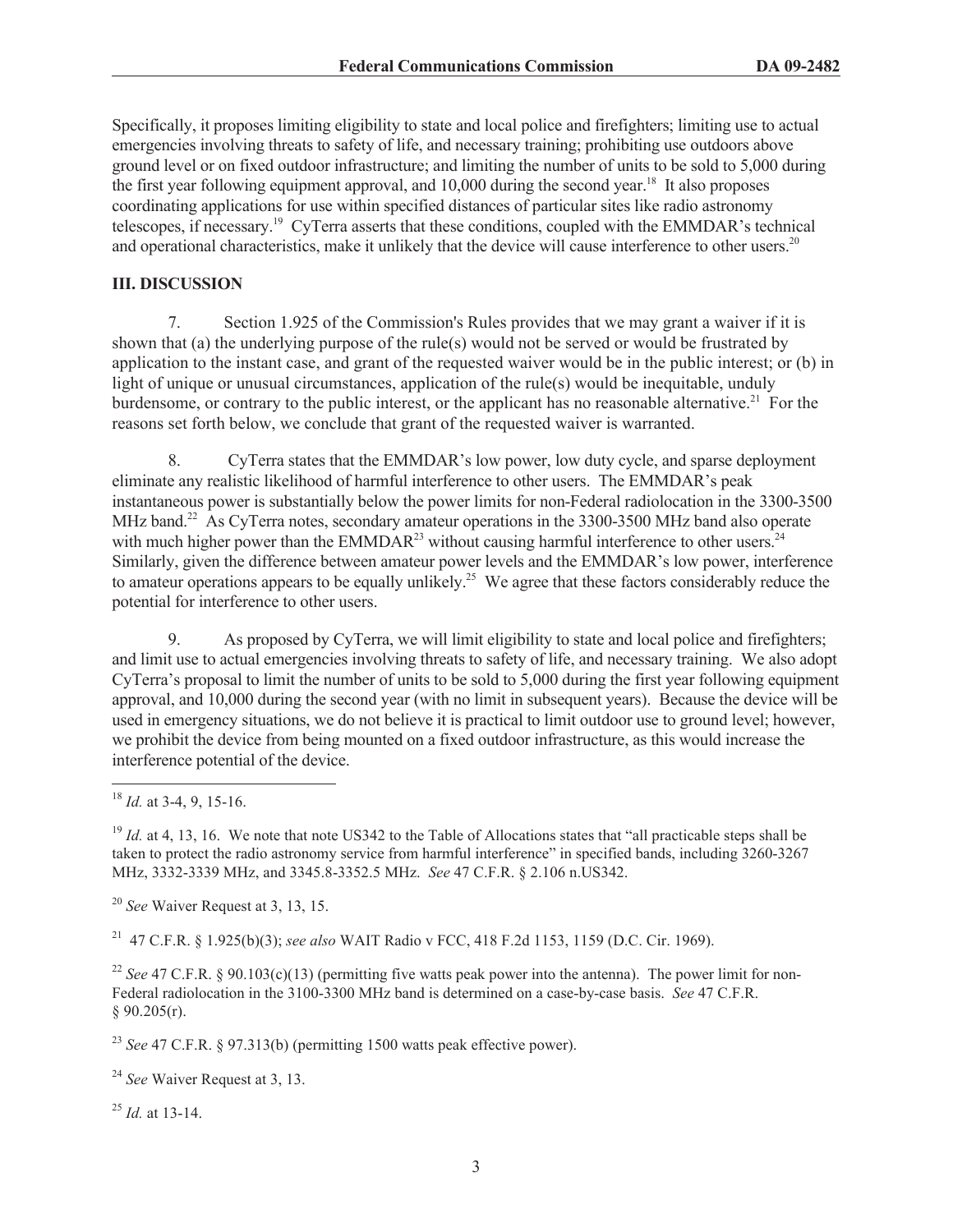10. Consequently, we conclude that grant of the requested waiver for a device with the technical parameters described by CyTerra (*i.e.*, the EMMDAR transmits on one frequency for 75 microseconds with a peak instantaneous power of 31.6 milliwatts, <sup>26</sup> followed by a 17.5-microsecond "off time" as it steps one at a time through two hundred frequencies, spaced two megahertz apart from 3101 MHz to 3499 MHz; the device cannot be locked on, and automatically shuts off after one minute) is consistent with the underlying purpose of the Commission's Rules. We also conclude, given the public safety benefits of the EMMDAR, that a waiver grant is in the public interest.

11. CyTerra must obtain equipment authorization for the EMMDAR and EMMDAR II devices. A copy of this *Order* shall be submitted with the equipment authorization applications.

12. Operation of EMMDAR devices by eligible entities will require a separate Commission authorization from the Wireless Telecommunications Bureau, using radio service code RS (radiolocation service).<sup>27</sup> Applicants may apply for authorization on the 3100-3500 MHz band, rather than listing each of the two hundred frequencies on which the EMMDAR operates. While Part 90 frequency  $coordination<sup>28</sup>$  is not required, we will coordinate the applications with the National Telecommunications and Information Administration.<sup>29</sup> Applicants must specify the number of units and the proposed area of operation. Applications must reference this *Order* by the DA number set forth above. No operation is permitted prior to license grant, and no applications will be granted until CyTerra obtains equipment authorization.

## **IV. CONCLUSION**

13. We conclude that CyTerra has demonstrated that a waiver of Part 90 of the Commission's Rules to permit certification and licensing for the EMMDAR and EMMDAR II devices is warranted. The unique benefits to the public safety community justify a waiver to permit operation in the 3100-3500 MHz band, which is allocated for non-Federal radiolocation. In addition, the low power output of the device, the automatic cut-off function, and the limited use of the device minimize potential interference to other services in the band.

# **V. ORDERING CLAUSES**

14. Accordingly, IT IS ORDERED, pursuant to Sections 4(i) and 303(i) of the Communications Act of 1934, as amended, 47 U.S.C. §§ 154(i), 303(i), and Section 1.925 of the Commission's Rules, 47 C.F.R. § 1.925, that the Request for Waiver of Part 90 of the Commission's Rules, filed by L-3 CyTerra on February 22, 2008, IS GRANTED SUBJECT TO THE CONDITIONS set

<sup>28</sup> *See* 47 C.F.R. § 90.175.

<sup>&</sup>lt;sup>26</sup> The device transmits an unmodulated (CW) carrier (emission designator N0N). The emission must be 70 dB below the peak instantaneous power on any frequency removed from the operating frequency by more than 0.1 kHz, and 90 dB below the peak instantaneous power on any frequency removed from the operating frequency by more than 1 kHz. The device must meet a frequency stability of 350 parts per million. *See* CyTerra *ex parte* dated July 22, 2009.

<sup>&</sup>lt;sup>27</sup> Ordinarily, licensees in the Public Safety Radio Services (such as state or local government entities) that already have a Commission license for a radio communications system may operate radar units without obtaining a separate license. *See* 47 C.F.R. § 90.20(f)(4); *see also* FCC Regulates Radar Transmitters, but Not Radar Detectors, *Public Notice*, 11 FCC Rcd 17268, 17268 (WTB 1996).

<sup>&</sup>lt;sup>29</sup> License applications in particular areas may be denied in order to protect Federal Government radiolocation facilities.